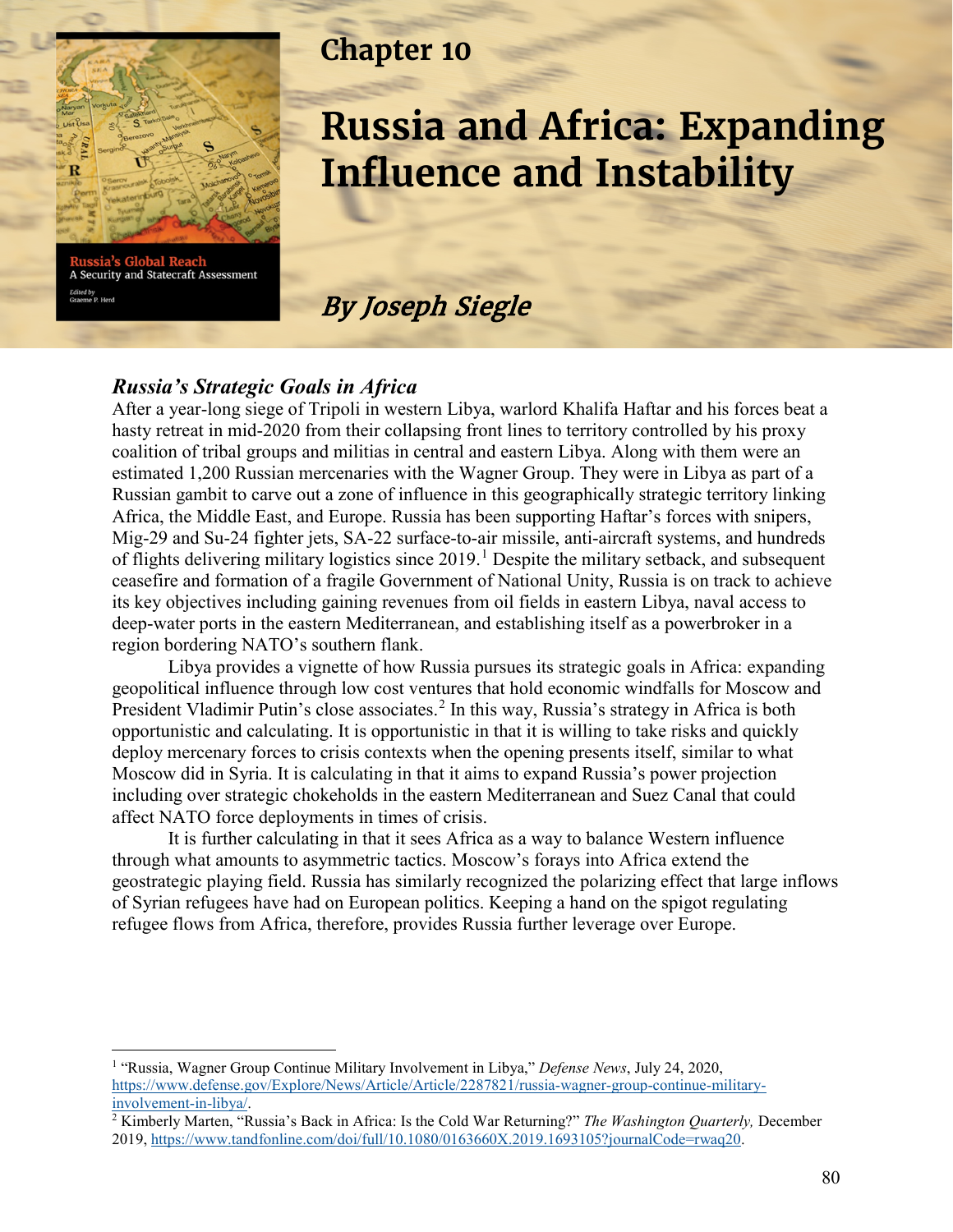Russia's interest in Africa, triggered by Moscow's isolation following its annexation of Crimea and ventures into eastern Ukraine, also provides an opportunity to advance Putin's vision of a post-liberal international world order.[3](#page-1-0) This takes the form of challenging democratic norms and the principles of a rules-based international system. Rather than offering an alternative model, as does Chinese authoritarianism, the Russian strategy appears to be aimed at smearing the perception that democracy offers a more effective, equitable, transparent, or inclusive form of governance. This worldview, in which all political systems hold moral and governance equivalence, plays to the advantage of Moscow's elite-focused, transactional, and unregulated model.

The practical application of this worldview in Africa is inherently destabilizing. The undermining of legitimate governments, fomenting social polarization through disinformation campaigns in fragile states, and propping up unconstitutional claims on power tears at the thin social fabric of many African societies. Coupled with the reported cooption of at least eight African leaders, Russian actions are sidelining the many African voices calling for reform and greater popular participation. The effect is a stymieing of African agency.

Africa, with its weak governments, abundant natural resources, colonial legacies, proximity to Europe, and 54 votes at the United Nations General Assembly, provides Russia an easy and attractive theater where it can advance its interests with limited financial or political costs.

Russia's approach to expanding its influence in Africa stands in stark contrast to the Biden Administration's emphasis on democracy as a foundational platform for international security, cooperation on transnational challenges, and development.<sup>[4](#page-1-1)</sup> Defending freedom, supporting a free press, upholding universal rights, and respecting the rule of law are all central elements of the administration's strategy to contain and reverse advancing authoritarianism globally. The new administration's pledge that the United States will be present and reengage on global governance issues is perhaps most relevant in Africa as it represents an opportunity to fill a void that has been created by the U.S.'s relative absence in recent years. It is in this vacuum that Russia and other external actors have sought to advance a very different agenda for Africa.

## *Primary Means by which Russia Seeks to Achieve Goals in Africa*

With an economy the size of South Korea or Spain, and little in the way of manufacturing products that are appealing to African markets, Russia manages a modest level of trade with Africa, amounting to roughly \$20 billion per year (about one-tenth that of China). Nor does it offer compelling ideological, social, or cultural resonance for many in Africa. Despite this, Russia has gained outsized influence in Africa in recent years by playing the cards it has well. Where it has realized most influence – Libya, Central African Republic (CAR), Sudan, Madagascar, Mozambique, and Mali – Russia has agilely employed a combination of mercenary and disinformation interventions in support of isolated leaders or proxies. This is the pointy spear of a more conventional set of engagements that aim to foster a positive Russian image while providing a platform to advance its elite-based diplomacy.

<span id="page-1-0"></span><sup>3</sup> Lionel Barber, Henry Foy, and Alex Barker, "Vladimir Putin Says Liberalism has Become 'Obsolete,'" *Financial Times, June 27, 2019[, https://www.ft.com/content/670039ec-98f3-11e9-9573-ee5cbb98ed36.](https://www.ft.com/content/670039ec-98f3-11e9-9573-ee5cbb98ed36)*<br><sup>4</sup> "Remarks by President Biden on America's Place in the World," speech by President Joseph Biden at the U.S.

<span id="page-1-1"></span>Department of State Headquarters, Washington, D.C., February 4, 2021, [https://www.whitehouse.gov/briefing](https://www.whitehouse.gov/briefing-room/speeches-remarks/2021/02/04/remarks-by-president-biden-on-americas-place-in-the-world/)[room/speeches-remarks/2021/02/04/remarks-by-president-biden-on-americas-place-in-the-world/.](https://www.whitehouse.gov/briefing-room/speeches-remarks/2021/02/04/remarks-by-president-biden-on-americas-place-in-the-world/)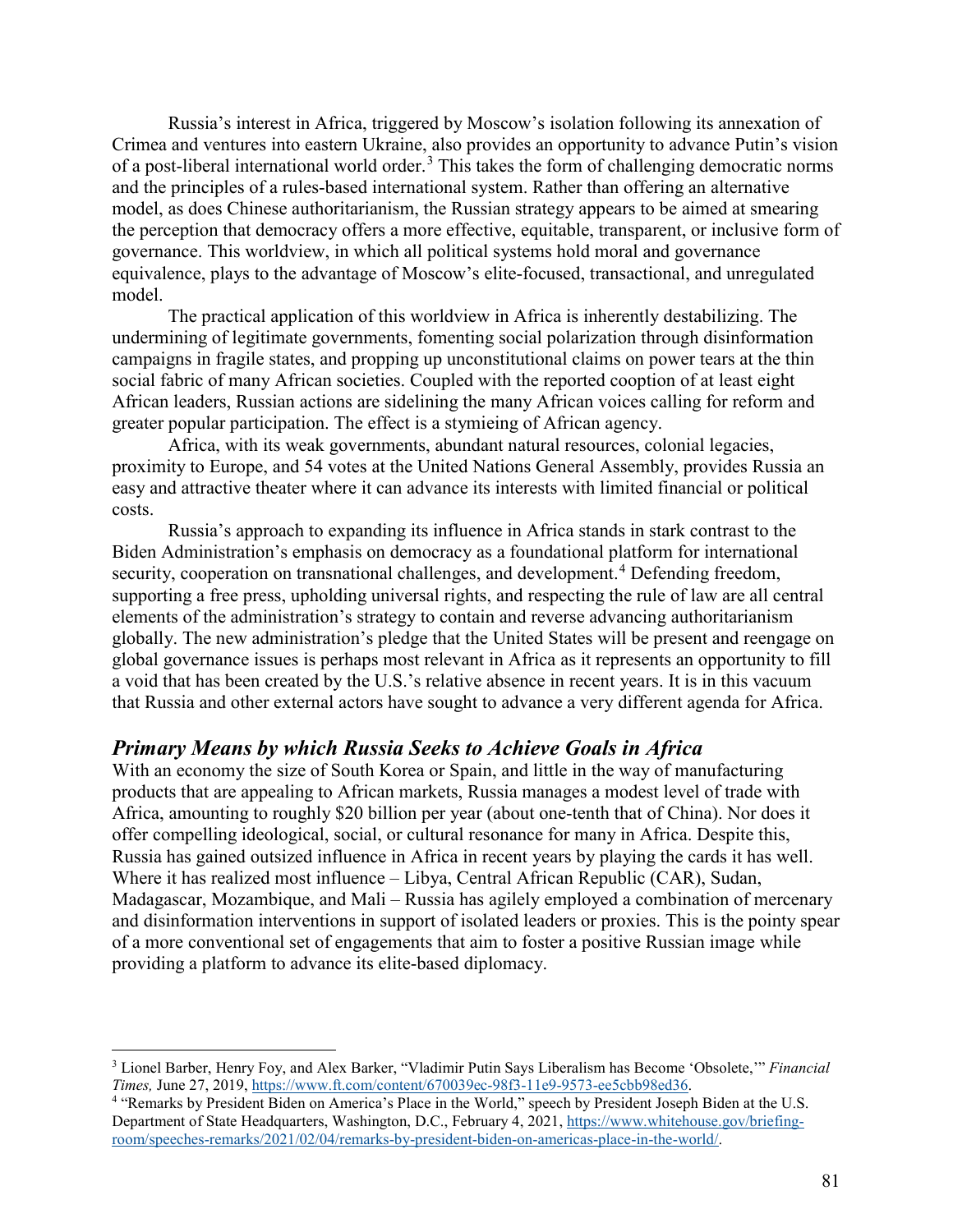#### *The Wagner Group*

Mercenaries from the Wagner Group (closely tied to Russia's military intelligence agency, GRU) have been deployed in Libya, CAR, Sudan, and Mozambique. In each case, following the Syrian model, the Russians supported a beleaguered leader facing a security challenge in a geographically strategic country with mineral or hydrocarbon assets.

In addition to its Libya intervention, Russia struck a deal with the elected president of CAR, Faustin-Archange Touadéra in 2018, to help stave off a threat from the Islamist Seleka militia groups. An estimated 400 Wagner troops were deployed to northern CAR. A Russian, Valery Zakharov, became Touadéra's national security advisor and Minister of Foreign Affairs Charles-Armel Doubane was subsequently sacked for voicing disapproval of undue Russian influence. Reports suggest Wagner simultaneously negotiated a revenue-sharing deal with the rebels while gaining control of lucrative gold and diamond mines in the north.<sup>[5](#page-2-0)</sup> Wagner was also involved in repelling a separate rebel offensive on Bangui following flawed elections in December 2020 that kept Touadéra in power with active Russian backing. Reliant on the Russians for his security, Touadéra's policy options and the sovereignty of CAR itself are compromised.

In Sudan, Russia was a backer of longtime dictator Omer al-Bashir. This included the deployment of Wagner forces to support the Sudanese military while gaining access to gold mines in the west of the country. When Bashir was faced with nationwide protests in 2019, the Wagner Group reportedly advised Bashir to crack down harshly on the protesters. Russia appears to have maintained influence with the military leaders who ultimately toppled Bashir, including maintaining previously negotiated mining agreements.

There are also reports of Wagner having deployed to assist the Mozambican government respond to the rapidly expanding militant Islamist group threat in the north. Non-coincidentally, the region is home to a multibillion-dollar gem mining operation and liquefied national gas reserves.

In each case, Russia has officially denied a role or even the presence of Russian mercenaries in these contexts. Typically involving a few hundred forces, the deployments are relatively low-cost, which are likely more than compensated by the fees paid and mineral revenues gained. In the process, Russia gains greater influence in a region where it had little previous presence.

#### *Disinformation Campaigns to Undermine Support for Democracy*

In the aftermath of the August 18, 2020 coup in Mali, jubilant supporters of the military's action came onto the streets in Bamako to celebrate. Curiously, some of those celebrating were waving Russian flags. Many others were holding identical pre-printed posters celebrating Malian-Russian cooperation, photos of Vladimir Putin, and messages thanking Russia for its support. The scene was remarkable in that Russia does not have strong bilateral, cultural, or historical ties with Mali.

While seemingly incongruent, the pro-Russian sentiments were consistent with a line of messaging that began in Bamako a year earlier following the signing of a fuzzy security cooperation agreement between Mali and Russia. Social media sites blamed the former colonial

<span id="page-2-0"></span><sup>5</sup> Kimberly Marten, "Russia's Use of Semi-State Security Forces: The Case of the Wagner Group," *Post-Soviet Affairs*, 35, Issue 3 (2019): 181-204, [https://www.tandfonline.com/doi/full/10.1080/1060586X.2019.](https://www.tandfonline.com/doi/full/10.1080/1060586X.2019.1591142?journalCode=rpsa20&) [1591142?journalCode=rpsa20&.](https://www.tandfonline.com/doi/full/10.1080/1060586X.2019.1591142?journalCode=rpsa20&)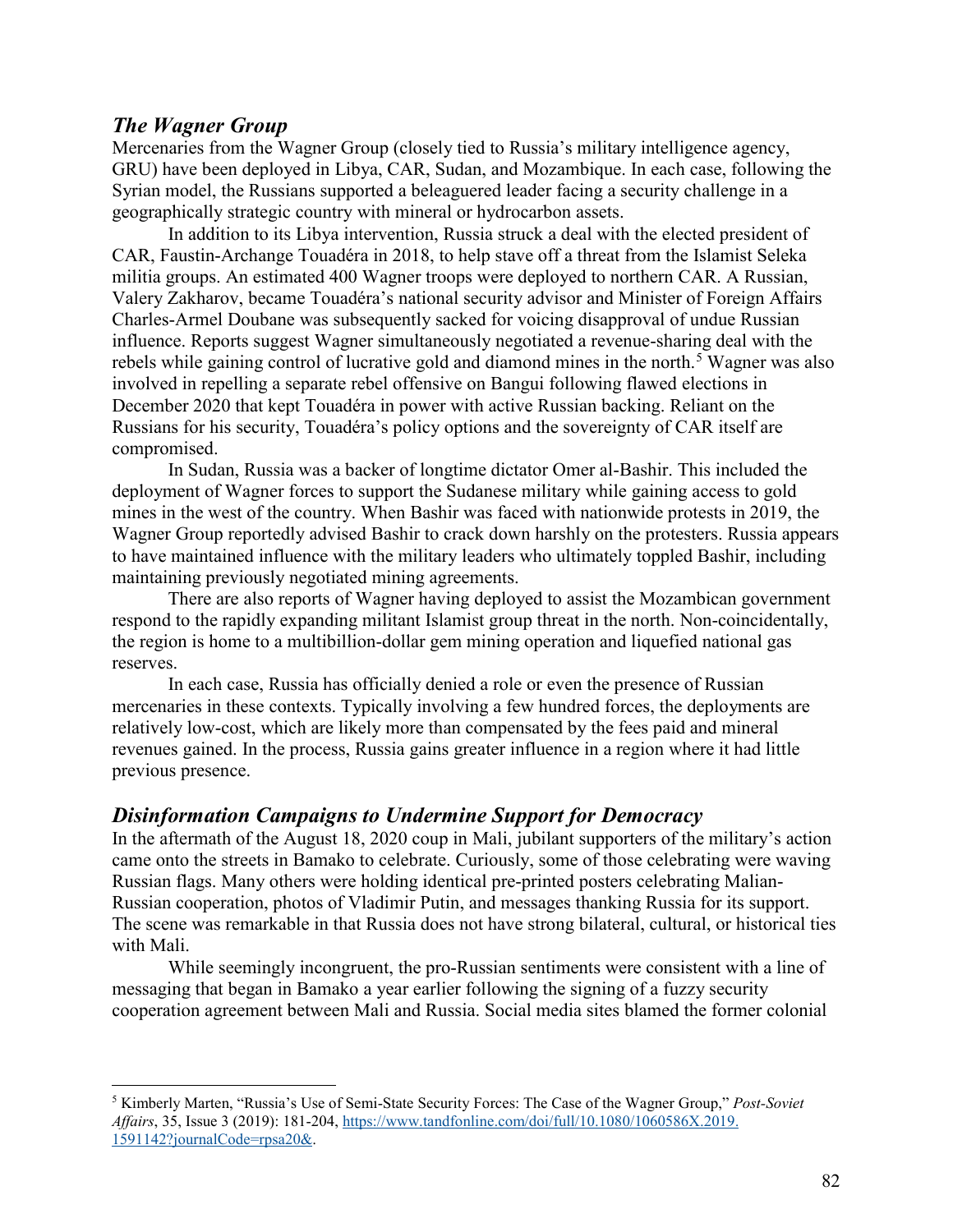power, France, for Mali's militant Islamist insurgency in the north and called for France to pull out the 5,000 troops it had deployed to help combat the jihadists. These themes were subsequently picked up in protests organized by opposition groups in the months leading to the coup.

While the details behind the sudden pro-Russian messaging in Mali remain to be fully understood, the experience parallels other Russian-sponsored disinformation campaigns in Africa. These began in 2018 with clunky efforts to influence the presidential election in Madagascar. These were followed by anti-French messaging on social media in CAR subsequent to the signing of a security cooperation agreement with Russia.

The most well-documented instance of Russian disinformation in Africa is in Libya. Starting in January 2019, criticisms of the West, the United Nations, and the UN-backed Government of National Accord became common on Libyan social media networks. The same pages and users praised Russia's role as a stabilizing actor. The messaging in Libya also seemed aimed at obscuring the truth and sowing confusion – for both domestic and international audiences. While mainstream news outlets drew attention to the allegations of systematic human rights violations by Haftar's forces including the targeting of hospitals and migration centers, the pro-Russian social media platforms contended that all sides were responsible for human rights abuses. Investigative analysis by Stanford's Internet Observatory working with Facebook and Twitter was able to identify dozens of social media accounts with hundreds of thousands of followers that presented themselves as authentic domestic voices, but were actually based outside of Libya.<sup>[6](#page-3-0)</sup> As a result of this investigative work, these fake accounts and pages were eventually shut down.

Russia's disinformation efforts have begun "franchising" their model by creating or sponsoring African hosts for the pro-Russian and anti-West messaging. This approach gives the disinformation campaign more cultural context while making it more difficult for ordinary readers to identify inauthentic accounts. Disinformation operations linked to Yevgeny Prigozhin have now been seen in Angola, the DRC, Guinea, Guinea-Bissau, Madagascar, Mozambique and Zimbabwe.<sup>[7](#page-3-1)</sup> In one model, Russian operatives posing as a fictional news organization, Peace Data, were able to contract unsuspecting journalists in foreign countries to submit content on polarizing topics.<sup>[8](#page-3-2)</sup> With so many African journalists relying on small paid jobs, this approach is likely a highly effective recruitment method. In another instance, a Russian-sponsored Ghanaian troll factory was used to foment social polarization.<sup>[9](#page-3-3)</sup> In South Africa, Russian-sponsored messaging has attempted to inflame racial tensions.<sup>[10](#page-3-4)</sup>

<span id="page-3-0"></span><sup>6</sup> Africa Center for Strategic Studies, "Russian Disinformation Campaigns Target Africa: An Interview with Dr. Shelby Grossman," *Spotlight*, February 18, 2020, [https://africacenter.org/spotlight/russian-disinformation](https://africacenter.org/spotlight/russian-disinformation-campaigns-target-africa-interview-shelby-grossman/)[campaigns-target-africa-interview-shelby-grossman/.](https://africacenter.org/spotlight/russian-disinformation-campaigns-target-africa-interview-shelby-grossman/) 7 Sergey Sukhankin, "The 'Hybrid' Role of Russian Mercenaries, PMCs, and Irregulars in Moscow's Scramble for

<span id="page-3-1"></span>Africa," The Jamestown Foundation, January 2020, https://jamestown.org/program/the-hybrid-role-of-russian-<br>mercenaries-pmcs-and-irregulars-in-moscows-scramble-for-africa/.

<span id="page-3-2"></span> $\textsuperscript{8}$  Elizabeth Dwoskin and Craig Timberg, "Facebook Takes Down Russian Operation that Recruited U.S. Journalists, amid Rising Concerns about Election Misinformation," *Washington Post,* September 1, 2020,

<span id="page-3-3"></span>[https://www.washingtonpost.com/technology/2020/09/01/facebook-disinformation-takedown/.](https://www.washingtonpost.com/technology/2020/09/01/facebook-disinformation-takedown/)<br><sup>9</sup> Clarissa Ward, Katie Polglase et. al., "Russian Election Meddling is Back – Via Ghana and Nigeria – and in Your Feeds," *CNN, April 11, 2020, [https://edition.cnn.com/2020/03/12/world/russia-ghana-troll-farms-2020-](https://edition.cnn.com/2020/03/12/world/russia-ghana-troll-farms-2020-ward/index.html)ward/index.html.* 

<span id="page-3-4"></span> $\frac{10}{10}$  Sukhankin, "The 'Hybrid' Role of Russian Mercenaries."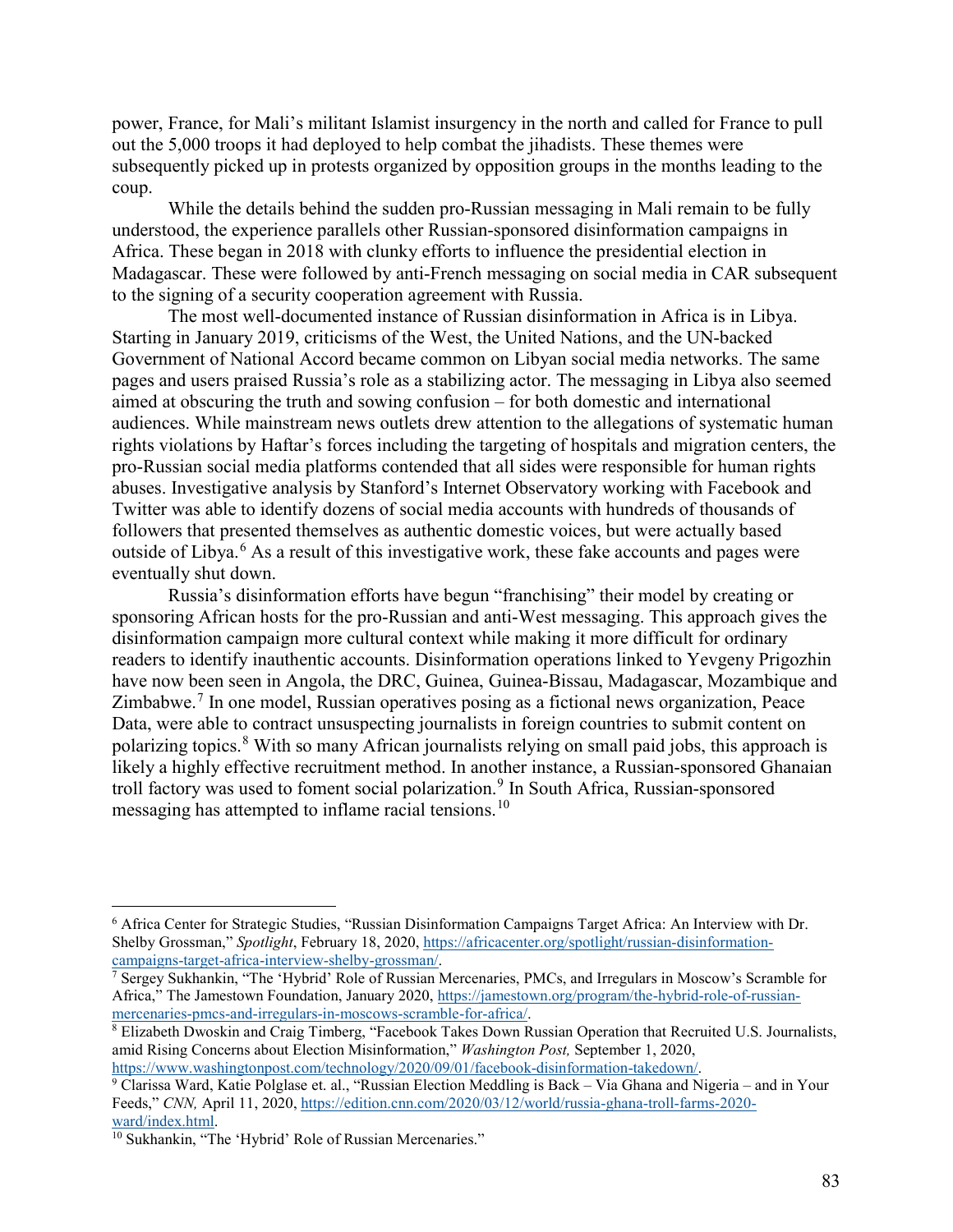Disinformation messaging is, at times, linked to broader diplomatic support to help friendly African regimes remain in power. As Guinean President Alpha Conde was seeking an unconstitutional third term, Russian Ambassador Alexander Bregadze said on national television in 2019 that rotating leaders was not necessarily a good thing and that "Constitutions are no dogma, Bible, or Koran...It's constitutions that adapt to reality, not reality to constitutions."<sup>[11](#page-4-0)</sup> Russia's biggest aluminum producer, *Rusal*, has expansive bauxite mining interests in Guinea.

#### *UN Voting*

The ties between Russia's influence campaigns in Africa and Moscow's broader anti-democratic ideological agenda are seen in the courting of African members of the United Nations Security Council.[12](#page-4-1) Africa has three rotating seats (the "A3") on the 15-member Security Council. By wooing these members, Russia has been able to marshal these votes in support of Russian interests. In January 2019, when the Security Council considered a request from opposition figures in the Democratic Republic of Congo to conduct an investigation into the widely viewed fraudulent presidential election, the A3 (Côte d'Ivoire, Equatorial Guinea, and South Africa, at the time) sided with Russia in blocking the initiative. Similarly, in April 2019, the A3 supported Russian efforts to block a statement condemning the coup in Sudan invoking the principle of non-intervention. In that same month, the A3 voted with Russia to block a UK-sponsored resolution calling for a ceasefire in Libya and condemning the actions of Libyan warlord, Khalifa Haftar. Paradoxically, Russia has thus been able to use African votes at the Security Council to undermine African agency and democratic voices of reform on the continent.

#### *Conventional Engagements*

Russia also maintains a series of conventional security, economic, and cultural initiatives in Africa. The most high-profile of these was the Russia-Africa Summit of October 2019 where Vladimir Putin hosted forty-three African heads of state in Sochi. At the Summit, Putin promised debt forgiveness and to double trade with Africa over the next five years. Russia has also realized some soft power gains by promising millions of doses of COVID-19 vaccines to African countries. Despite these instances of high-profile outreach, conventional engagements do not appear to be where Moscow derives the greatest geopolitical benefit in Africa, at least in the short-term.

#### *Security Cooperation*

Russia has signed roughly two dozen security cooperation agreements in Africa in recent years, a significant expansion from the limited security ties it maintained on the continent over the previous two decades. One tangible aspect of these agreements has been an attempt by Russia to secure port and base access to support naval operations in the Red Sea and Mediterranean. Particular attention has been given to the ports of Berbera (Somaliland), Massawa and Assab (Eritrea), Port Sudan (Sudan), and various facilities in Libya. This suggests an interest to project force along the strategic maritime chokeholds of the Bab-el-Mandeb strait (Djibouti-Yemen), the Suez Canal, and the eastern Mediterranean. Russia has also explored port access in southern Africa with Mozambique and has conducted joint naval exercises with South Africa.

<span id="page-4-0"></span><sup>11</sup> "Russian Ambassador Sparks Backlash with Suggestion Guinea Change Constitution," *Reuters,* January 11, 2019, [https://www.reuters.com/article/us-guinea-russia/russian-ambassador-sparks-backlash-with-suggestion-guinea-](https://www.reuters.com/article/us-guinea-russia/russian-ambassador-sparks-backlash-with-suggestion-guinea-change-constitution-idUSKCN1P51SO)

<span id="page-4-1"></span> $^{12}$  Paul Stronski, "Late to the Party: Russia's Return to Africa," Carnegie Endowment for International Peace, October 16, 2019[, https://carnegieendowment.org/2019/10/16/late-to-party-russia-s-return-to-africa-pub-80056.](https://carnegieendowment.org/2019/10/16/late-to-party-russia-s-return-to-africa-pub-80056)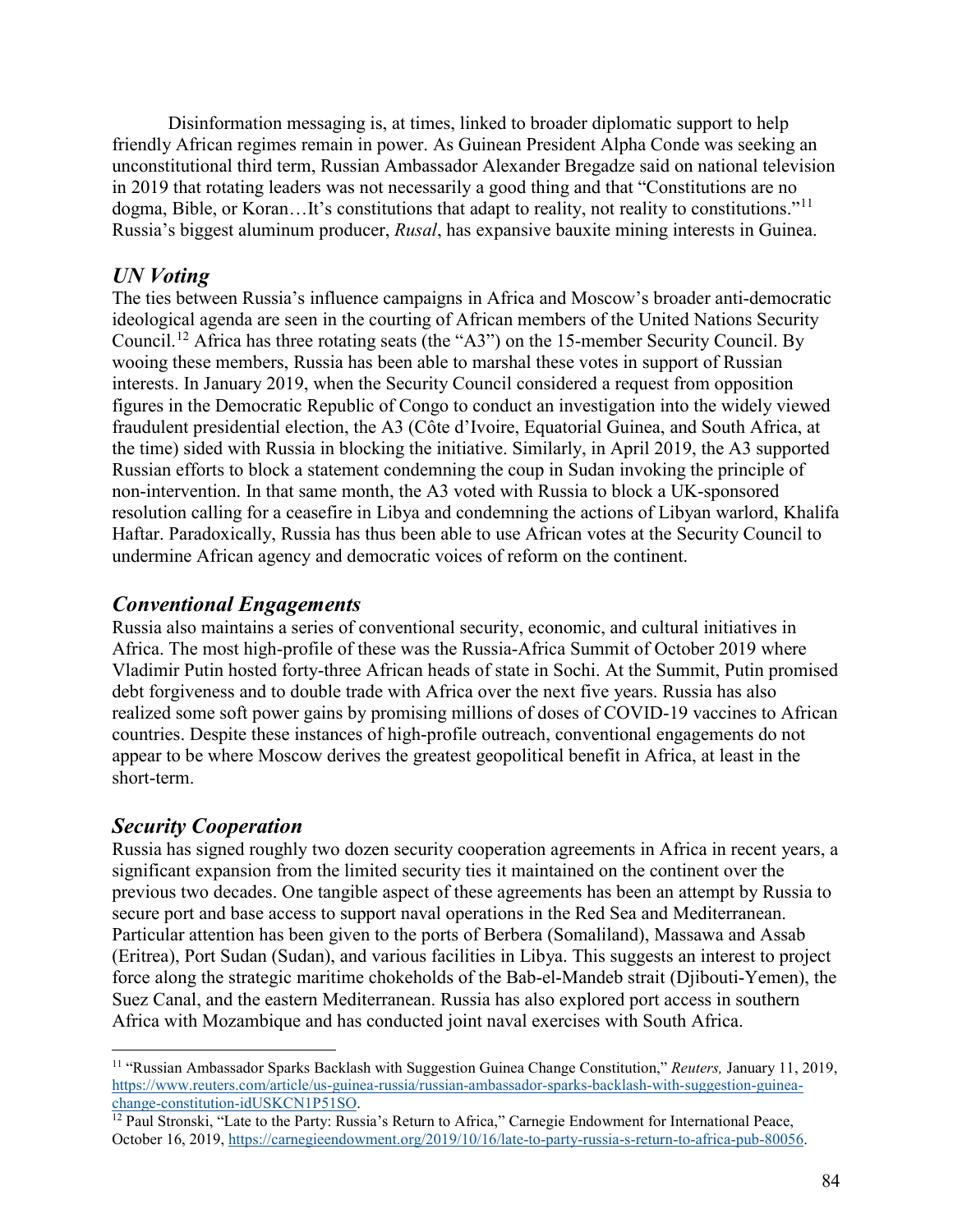Russia maintains a modest professional military education program for African military personnel, training roughly 500 African service members per year. While limited in numbers, these programs provide Russia a platform to impart its interpretation of civil-military relations within the continent. Emblematic of this potential influence is the link made in the press that several of the senior officers involved in the August 2020 coup in Mali had recently returned from training in Russia. At the least, these professional military education opportunities provide Russia ongoing access to mid- and senior-level African military officers over the course of their careers.

#### *Economics*

Russia's \$20 billion in trade in Africa, is heavily imbalanced toward Russian exports of arms and grain to Africa. Mineral, diamond, and oil contracts are typically negotiated by Russian parastatals such as *Rosneft* and *Lukoil*. This is a sector in which Russia brings technical expertise and financing. The details surrounding these contracts, however, are nearly always shrouded in secrecy, making it difficult to assess their true value or the contributions they may bring to African treasuries. Russia has natural resource deals with roughly twenty African countries.

Russia is the leading exporter of arms to Africa controlling forty-nine percent of the overall arms market in Africa.<sup>[13](#page-5-0)</sup> Algeria, Angola, Egypt, Morocco, Nigeria, Sudan, Senegal, and Zambia are the leading customers of Russian arms in Africa. Russian arms are seen as affordable, easy to maintain, and reliable. African customers are increasingly willing to purchase more sophisticated weaponry from Russia, including fighter aircraft, helicopters, tanks, and air defense systems.[14](#page-5-1) It is not uncommon for Russia to leverage its arms as part of an "arms-forresources" deal.

Russia has also attempted to negotiate nuclear power deals on the continent. In 2020, Russia's State Atomic Energy Corporation, *Rosatom*, provided a \$25 billion loan to begin construction of Egypt's first nuclear power plant – a \$60 billion facility. The hefty price tag and limited technical capacity would seemingly make this a less viable industry for Africa. Nonetheless, Russia is at varying stages of negotiation with seventeen African countries and has preliminary nuclear project deals in Ethiopia, Rwanda, Sudan, and Zambia.<sup>[15](#page-5-2)</sup>

#### *Education*

Russia maintains a series of educational and cultural exchanges with Africa. An estimated 15,000 Africans study at Russian universities mainly from Nigeria, Angola, Morocco, Namibia, and Tunisia.<sup>[16](#page-5-3)</sup> This represents a steady growth that Moscow says will continue. Given the limited opportunities for tertiary education for many Africans, these scholarships are highly welcomed by the recipients. They also facilitate loyal and long-term ties to these individuals, who often go on to senior roles in government.

<span id="page-5-0"></span><sup>&</sup>lt;sup>13</sup> Dr Aude Fleurant, Alexandra Kuimova, Dr. Diego Lopes da Silva, Dr. Nan Tian, Siemon T. Wezeman, and Pieter Wezeman, "Trends in International Arms Transfers, 2019," Stockholm International Peace Research Institute (SIPRI), March 2020, https://www.sipri.org/sites/default/files/2020-03/fs 2003 at 2019.pdf.

<span id="page-5-3"></span><span id="page-5-2"></span>

<span id="page-5-1"></span><sup>&</sup>lt;sup>14</sup> Sukhankin, "The 'Hybrid' Role of Russian Mercenaries."<br><sup>15</sup> Sukhankin, "The 'Hybrid' Role of Russian Mercenaries."<br><sup>16</sup> Maina Waruru, "Russia: Ambitious Plans to Grow African Numbers," PIE News, October 3, 2019, [https://thepienews.com/news/russia-ambitious-plans-grow-african-student-numbers/.](https://thepienews.com/news/russia-ambitious-plans-grow-african-student-numbers/)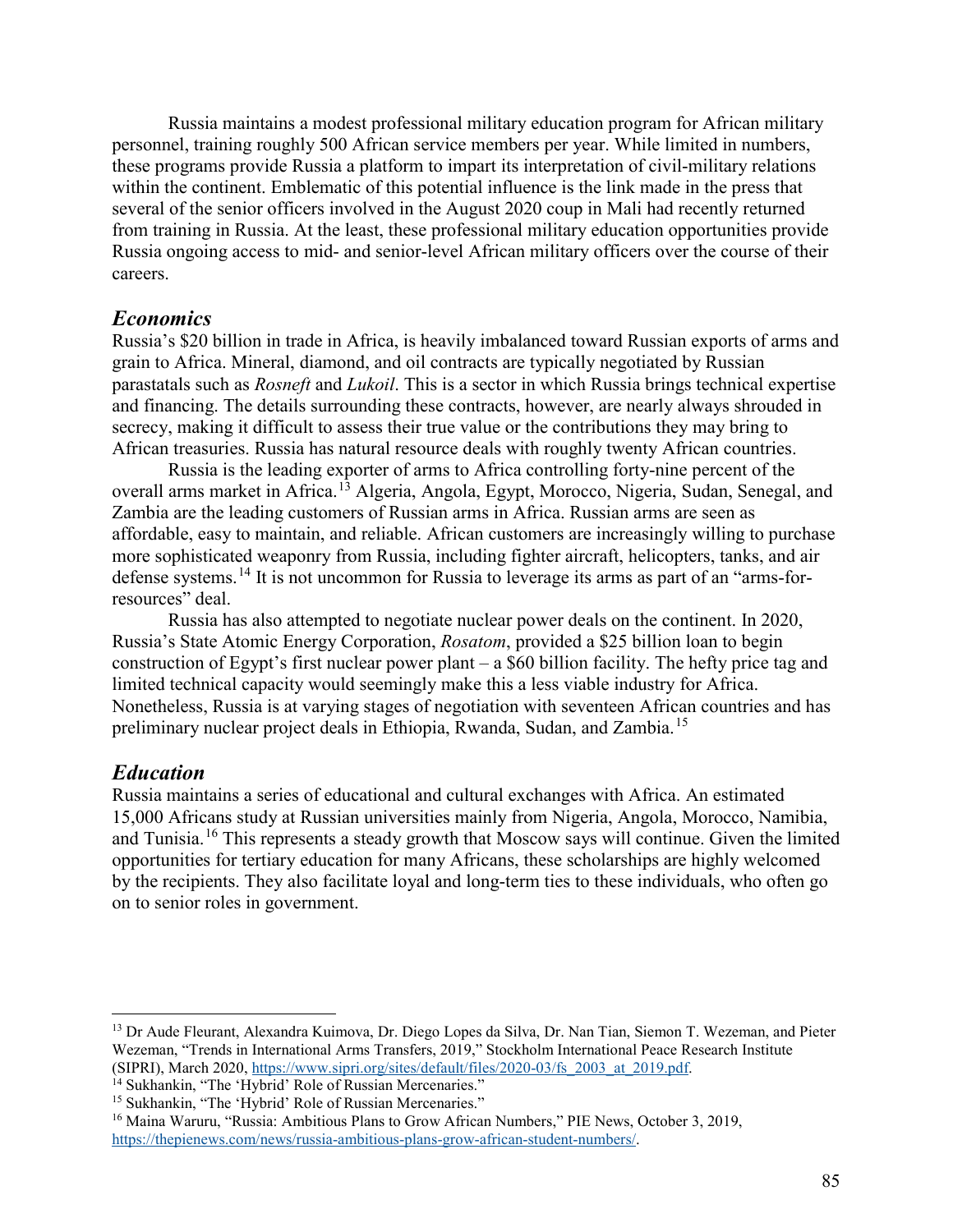#### *Opportunities, Limits, and Challenges to Russian Engagement in Africa*

Russia has been able to quickly expand its presence in Africa precisely because Africa represents a highly permissive environment for Russia's malign engagements. The weak legal and regulatory environment in much of Africa means Russia – through Wagner, disinformation, or elite-based diplomacy – largely has free reign in its operations. This is even more the case since it is the isolated and often authoritarian African governments that welcome Wagner's interventions. The reliance on private military contractors means that the financial costs to Moscow are limited. While Wagner does occasionally incur casualties, these setbacks are not widely reported in Russia and do not trigger popular pressure to curtail Russia's forays into Africa.

Russia also bears few reputational costs for its interventions. By design, there remains a high level of opacity surrounding the deployment of Russian mercenaries and disinformation campaigns. Russia's elite-based diplomacy, moreover, is aimed at coopting and sustaining friendly regimes. Therefore, information of Russia's meddling in Africa is partial and difficult to substantiate. Criticism from official African sources is rare. The fact that much of this malign behavior is conducted by third-party actors, furthermore, provides Russia an arms-length posture from which it can deny any knowledge or support for these actions. This dampens the collective outrage and coordinated action that could constrain further Russian interventions in African affairs.

At the same time, the primary exports that Russia has to offer Africa – mercenaries, arms, and disinformation – are inherently destabilizing. This is a weak basis on which to build longterm relationships. While this does not appear to be a concern for Moscow or the African interlocutors who seek Russia's aid, the reputational costs of being perceived as a spoiler and solely pursuing transactional interests will over time undercut Russia's credibility. Rather, Russia is perceived as a partner of last resort – one in which you turn to in times of desperation or when interested in skirting financial or human rights norms.

#### *Implications for Africa and the West*

A common assessment of Russia's engagement in Africa is that since Moscow is not spending that much on these initiatives, the havoc it can create is marginal. That is, Russia may be a nuisance but not a priority concern. That assessment, however, overlooks the level of instability that can be created in Africa with a relatively small level of resources. Given Africa's generally underfunded governments, weak states, and lax oversight capacity, Russia's pursuit of low-cost narrow objectives – coopting political leaders and accessing resources – can have profound impacts on the politics, sovereignty, and stability of the continent. Leaders in CAR, Democratic Republic of the Congo, Guinea, Congo, Madagascar, Mozambique, South Sudan, Sudan, and Zimbabwe are all seen as being in some way compromised by Moscow. Disinformation campaigns in other African countries are adding further strains to already fragile political systems.

Ironically, in instances where Wagner has deployed troops to quell instability, instability is likely to persist. Being a profit-seeking entity, Wagner has a strong incentive to see a manageable level of instability persist, thereby justifying Wagner's perpetuation. Since these arrangements often also entail Russian access to resources, arms sales, and heightened political leverage, Russian interests in Africa, cynically, are advanced by ongoing instability.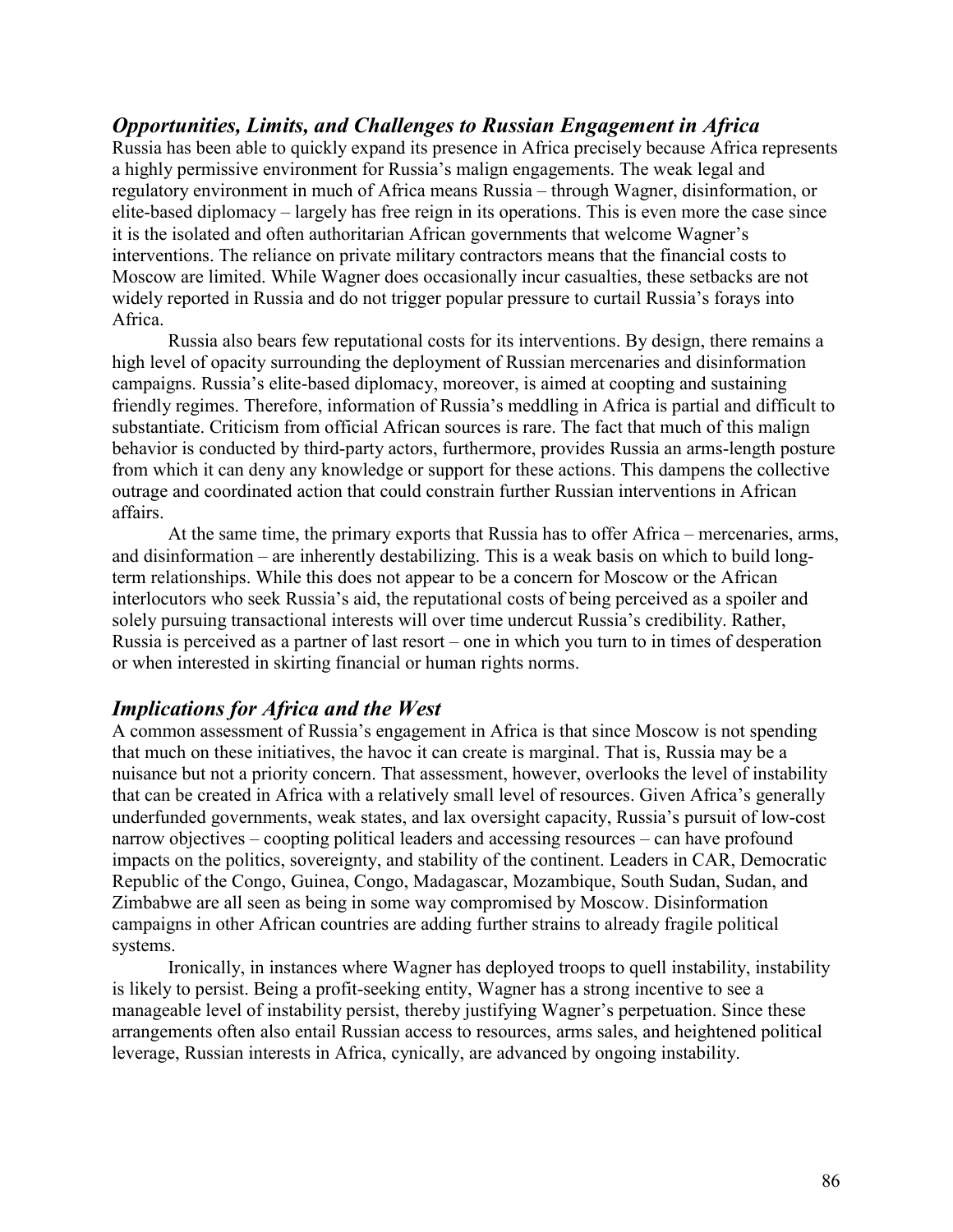African leaders who have embraced Russia's "mercenary diplomacy" have effectively ceded a degree of African sovereignty to Russia, much as has happened in Syria. As in other instances where vassal states are created, this arrangement is likely to endure for a long time as these African leaders and countries will find it difficult to extricate themselves from their reliance on Moscow.

Geo-strategically, if Russia becomes established as a key power broker in Libya with unfettered naval and air base access in the eastern Mediterranean it is in a stronger position to threaten Europe's southern borders and disrupt NATO maritime movements in times of crisis. Sirte is only 700 miles from Rome. Russia is already staking its claim for untapped oil and gas reserves off the Libyan coast. Russia's interest in securing port access in the Red Sea expands its capacity to be a disruptive force for naval and maritime passage along Africa's east coast, as well.

Russian influence in Libya and the Sahel provides Russia access to key nodes of African migration and human trafficking routes. Russia thus has the ability to provoke humanitarian and political crises for Europe while challenging spheres of historically European (primarily French) influence in Africa.

Another strategic implication of Russian engagement in Africa is the weakening of democracy. This is partly an instrumental outcome of Russia's clientelistic model of coopting African leaders through opaque agreements disadvantageous to African countries. In the process, popular participation and African agency more generally, are sidelined. This is reinforced by an ideological message from Russian representatives and disinformation that presidential term limits need not be respected, truth is irrelevant, and democracy affords no advantages over authoritarianism.

A deterioration in democratic norms has direct implications for African security and development. Nearly all of Africa's conflicts and forcibly displaced populations originate in authoritarian governments.<sup>[17](#page-7-0)</sup> Since the continent's democracies have realized substantially higher levels of stability, sustained growth, rule of law, control of corruption, and living conditions, Russian efforts to roll back democratic governance norms will have far-reaching second and third-order effects.

#### *Recommendations*

In Russia's dual-pronged official/unofficial strategy in Africa, it is the unofficial mercenary diplomacy strategy that is of most concern. This approach, which draws on Russia's "comparative advantages" in Africa – the willingness to deploy mercenaries, disinformation, arms sales, and natural resource extraction through opaque compacts – is inherently destabilizing for the continent. In short, African stability is not a priority for Russia. As it is largely pursued on a patron-client basis with compromised African leaders, moreover, Russia's unofficial strategy runs counter to the interests of the vast majority of African citizens.

The United States' security and economic interests in Africa are advanced by long-term partnerships with stable, democratic governments committed to the rule of law. It is these contexts that are most conducive to domestic security, private sector investments that generate jobs and profits, and cooperation against threats to the international order. There is, accordingly, a high level of overlap between African and American interests.

<span id="page-7-0"></span><sup>17</sup> Wendy Williams, "Shifting Borders: Africa's Displacement Crisis and Its Security Implications," *Africa Center Research Paper*, No. 8*,* October 2019, [https://africacenter.org/publication/shifting-borders-africas-displacement](https://africacenter.org/publication/shifting-borders-africas-displacement-crisis-and-its-security-implications/)[crisis-and-its-security-implications/.](https://africacenter.org/publication/shifting-borders-africas-displacement-crisis-and-its-security-implications/)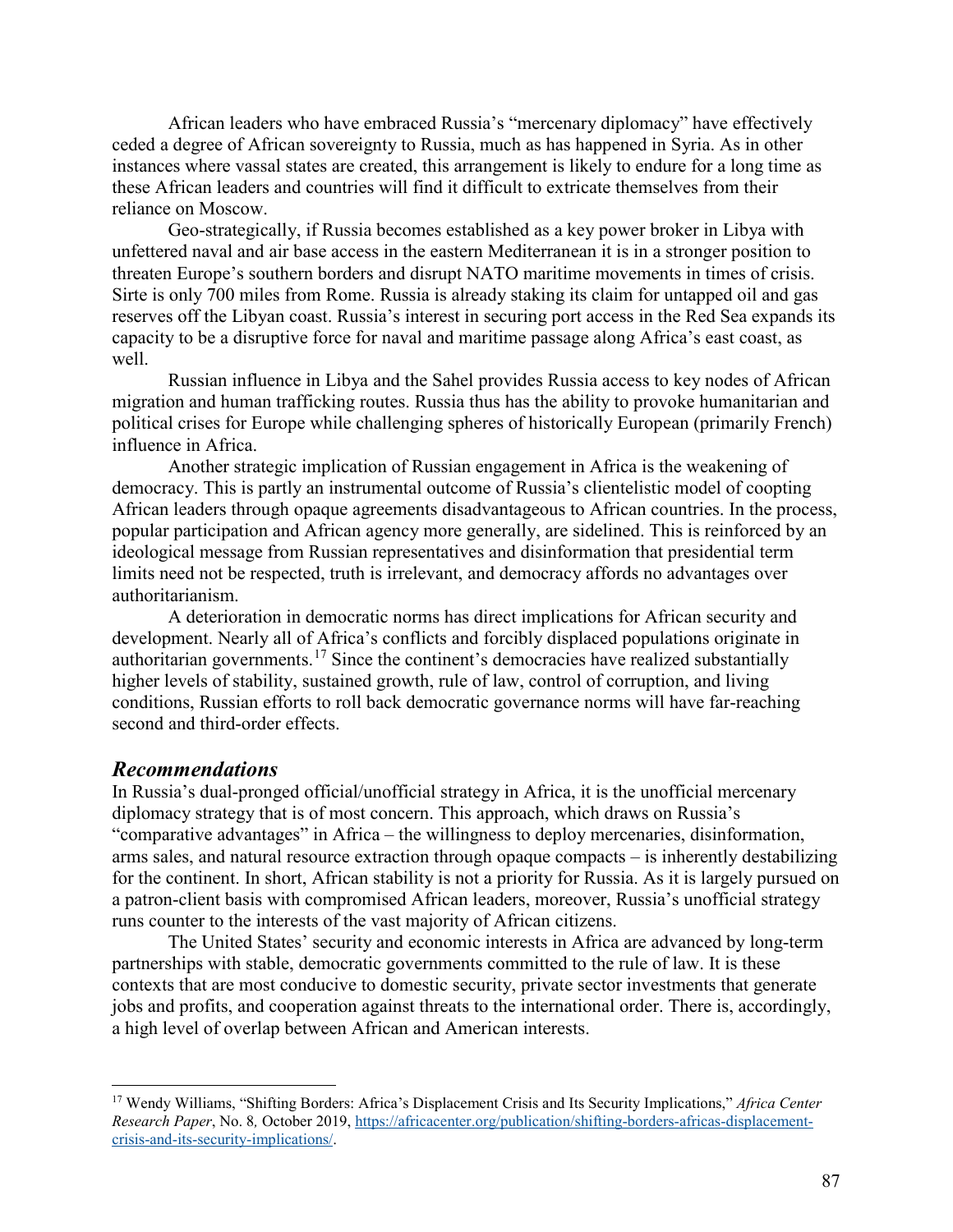This point was noted by President Biden in his inaugural foreign policy address, "[America's global power and abiding advantage is rooted in advancing] democratic values: defending freedom, championing opportunity, upholding universal rights, respecting the rule of law, and treating every person with dignity."<sup>[18](#page-8-0)</sup>

With broad diplomatic, foreign direct investment (\$45 billion), trade (\$65 billion), development (\$10 billion), security (\$600 million), and cultural ties with Africa, U.S. engagement on the continent is an order of magnitude greater than that of Russia.

Despite these extensive initiatives, there is a common perception that the United States has not been playing its historical leadership role in recent years, creating a power vacuum on the continent that Russia has tried to fill. A first priority for U.S. engagement in Africa, therefore, is to clearly articulate the shared interests and vision that the United States holds with Africa. In so doing, the United States can underscore that U.S. policy in Africa encompasses far more than simply countering Russia (or China).

A second priority is for the U.S. to weigh-in on Russia's geo-strategic positioning on the continent, particularly in Libya where the establishment of a Russian foothold poses a long-term threat to NATO. This does not mean that the U.S. should deploy forces to what is already a highly complex theater. <sup>[19](#page-8-1)</sup> However, it should commit to supporting United Nations-backed stabilization efforts, while further isolating the influence of rebel warlord, Khalifa Haftar. Most pertinently, the United States is needed to help unify the efforts of European and NATO allies in this context. The lack of a cohesive European response has enabled Russia to expand its leverage in this strategic region.

A third priority is for the United States, working with African and international partners, to be more diplomatically active in conflict mitigation efforts. Countries such as CAR, Mali, Mozambique, and Sudan face genuine security challenges. If these countries perceive their security threats as spinning out of control and that they lack other options, they may be inclined to strike a deal with Moscow to send Wagner. These deals almost inevitably compromise the sovereignty of the African host and are difficult to terminate. It is in the interest of the United States and African stability to find options other than Russian mercenaries. To be clear, the United States should not be drawn directly into these conflicts. By working with host nations and regional bodies, though, U.S. diplomatic, technical, and financial support can serve as a stabilizing counterweight to Russian destabilization.

The U.S. must not solely play the role of firefighter to Russia's arson in Africa. The United States should help by exposing and confronting Russian misbehavior. Yet, it is African governmental, media, civil society, and business leaders that must ultimately defend African interests against external spoilers. Similarly, the U.S. must work more closely with African members of the UN Security Council so that shared interests of security and development are advanced at these international fora.

A fourth priority is to help Africa fight Russian disinformation campaigns, which aim to foment political and ethnic polarization, distrust, and instability. Best practices from the Baltics, which have developed sophisticated counter-Russian disinformation methods, have relied on

<span id="page-8-0"></span><sup>&</sup>lt;sup>18</sup> "Remarks by President Biden on America's Place in the World."

<span id="page-8-1"></span><sup>19</sup> Tarek Megeresi, ["Geostrategic Dimensions of Libya's Civil War,"](https://africacenter.org/publication/geostrategic-dimensions-libya-civil-war/) *Africa Security Brief No. 37,* Africa Center for Strategic Studies, May 18, 2020.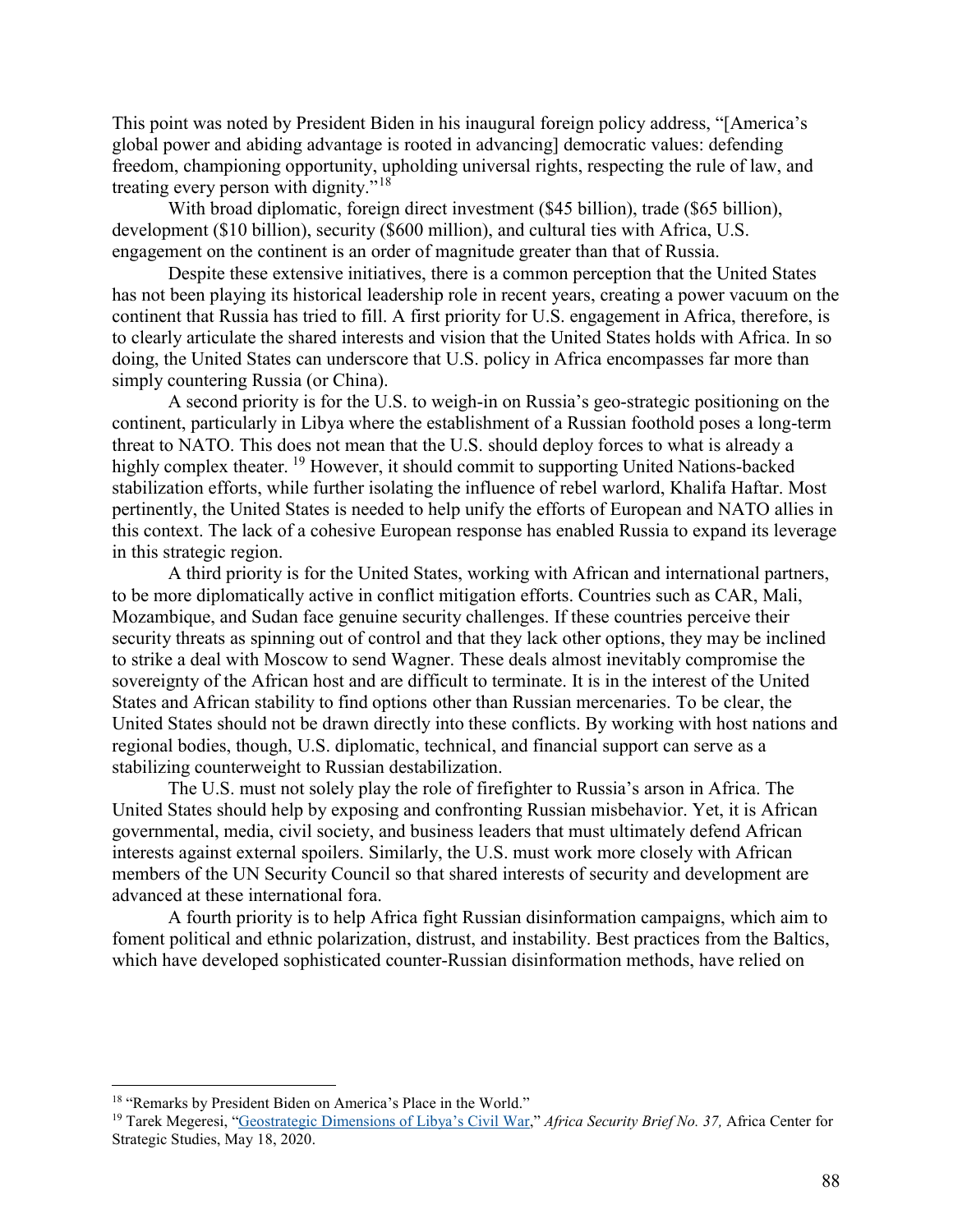coordinated efforts between commercial technology companies, news services, social media platforms, and government agencies.<sup>20</sup> Some of these efforts tap networks of citizen volunteers to seek out and counter fake news.<sup>[21](#page-9-1)</sup>

Africa is starting from a much lower institutional capacity to combat these influences. Yet, young Africans have demonstrated great talent and innovation in adapting new digital technologies for the public good. U.S. support can strengthen the capacity of African governmental and non-governmental fact-checking and digital detective firms to identify fake Russian-sponsored accounts, trolls, and disinformation campaigns. In Africa, with ruling parties often the direct beneficiaries of Russian disinformation campaigns, such efforts may need to be organized via regional hubs rather than on a country-by-country basis.

A focal point for U.S. efforts to counter disinformation is the interagency Global Engagement Center based in the State Department. Established in 2016, the Center has mostly focused on countering terrorist messaging. These efforts need to be further developed to respond to Russian disinformation globally, especially in Africa.

The United States also needs stronger outreach to social media firms like Facebook, Twitter, and YouTube to elevate their efforts in exposing and taking down disinformation campaigns using their platforms in Africa. Facebook, in particular, has deemphasized mitigation efforts in countries outside North America and Europe.<sup>[22](#page-9-2)</sup> The destabilizing effects of Russian disinformation in Africa, however, are amplified given the high starting levels of fragility.

The upshot is that if there is to be a change in Russian support for disinformation campaigns in Africa, Russia must bear greater reputational and financial costs.<sup>23</sup> Responses to Russian disinformation, thus far, have not nearly been proportionate to the damages exacted by Russian actions, which include election meddling, subverting democracy, propping up illegitimate leaders, and inflaming tensions in already fragile countries. All of these destabilizing actions have real and long-lasting political, economic, and human costs.

U.S. Treasury sanctions on Yevgeny Prigozhin for his destabilizing activities in Sudan and CAR are useful and should be expanded. While such sanctions may not immediately curtail Prigozhin and his allies, they serve an important purpose of signaling the criminal nature of Prighozin's activities on the continent to African governments and media. Not only does this raise awareness but it demonstrates to African interlocutors that there are potentially crippling costs tied to these engagements. To reinforce this point, U.S. sanctions should also extend to the networks of Russian banks and natural resource parastatals as well as African beneficiaries who are enabling this malignant behavior. Denying these firms access to international financial markets will increase the tangible costs to Russia and create stronger incentives to change course.

<span id="page-9-0"></span><sup>&</sup>lt;sup>20</sup> Edward Lucas and Peter Pomeranzev, "Winning the Information War: Techniques and Counter Strategies to Russian Propaganda in Central and Eastern Europe," Center for European Policy Analysis and the Legatum Institute, August 2016, [https://cepa.ecms.pl/files/?id\\_plik=2715.](https://cepa.ecms.pl/files/?id_plik=2715)<br><sup>21</sup> Ken Sengupta, "Meet the Elves, Lithuania's Digital Citizen Army Confronting Russian Trolls," *The Independent*,

<span id="page-9-1"></span>July 17, 2019, [https://www.independent.co.uk/news/world/europe/lithuania-elves-russia-election-tampering-online](https://www.independent.co.uk/news/world/europe/lithuania-elves-russia-election-tampering-online-cyber-crime-hackers-kremlin-a9008931.html)[cyber-crime-hackers-kremlin-a9008931.html.](https://www.independent.co.uk/news/world/europe/lithuania-elves-russia-election-tampering-online-cyber-crime-hackers-kremlin-a9008931.html) 22 Craig Silverman, Ryan Mac, and Pranav Dixit, "I Have Blood on My Hands," *BuzzFeed*, September 14, 2020,

<span id="page-9-2"></span>[https://www.buzzfeednews.com/article/craigsilverman/facebook-ignore-political-manipulation-whistleblower](https://www.buzzfeednews.com/article/craigsilverman/facebook-ignore-political-manipulation-whistleblower-memo)[memo.](https://www.buzzfeednews.com/article/craigsilverman/facebook-ignore-political-manipulation-whistleblower-memo)<br><sup>23</sup> Joseph Siegle, "Recommended US Response to Russian Activities in Africa," May, 2019,

<span id="page-9-3"></span>

[https://africacenter.org/experts/joseph-siegle/recommended-us-response-to-russian-activities-in-africa/;](https://africacenter.org/experts/joseph-siegle/recommended-us-response-to-russian-activities-in-africa/) this article originally appeared as a chapter in ["Russia Strategic Intentions White Paper,](https://nsiteam.com/sma-white-paper-russian-strategic-intentions/)" *Strategic Multilayer Assessment (SMA*) publication series, NSI, May 2019, [https://nsiteam.com/sma-white-paper-russian-strategic-intentions/.](https://nsiteam.com/sma-white-paper-russian-strategic-intentions/)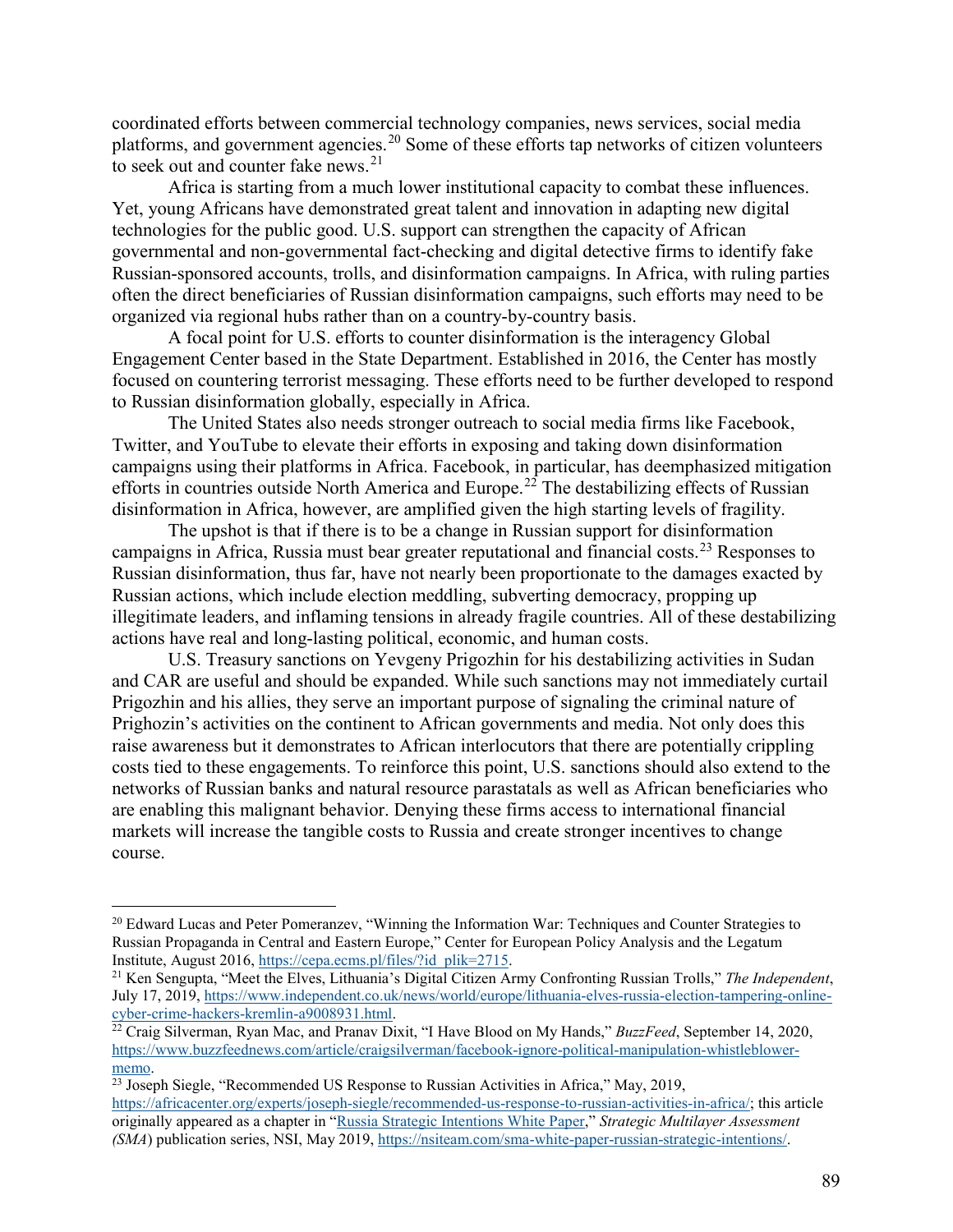In recent years, the United States has passed legislation that creates a stronger legal platform from which to pursue legal and financial remedies for destabilizing activity sponsored by Russia or other international actors. The Global Magnitsky Act allows the executive branch to impose visa bans and freeze the assets on individuals anywhere in the world responsible for committing human rights violations or acts of significant corruption. The passing of the European Magnitsky Act established in December 2020 broadens the means to apply such penalties in a coordinated manner in defense of democracy and human rights.

The Global Fragility Act calls for all parts of the U.S. government to coordinate strategies to prevent violence and extremism and to focus foreign assistance on averting conflict in fragile countries. The Act includes provisions for punitive actions to be taken against political actors that drive instability. These tools as well as the Foreign Corrupt Practices Act, the Countering American Adversaries through Sanctions Act and laws pertaining to transnational criminal organizations provide the United States with a menu of legal means of increasing penalties on Russia for its destabilizing activity in Africa.

In this way, the United States can help Africa become less of a permissive environment for Russia and other external actors seeking to exploit Africa's vulnerabilities at the expense of African stability, sovereignty, and democracy. This is in both African and U.S. interests.